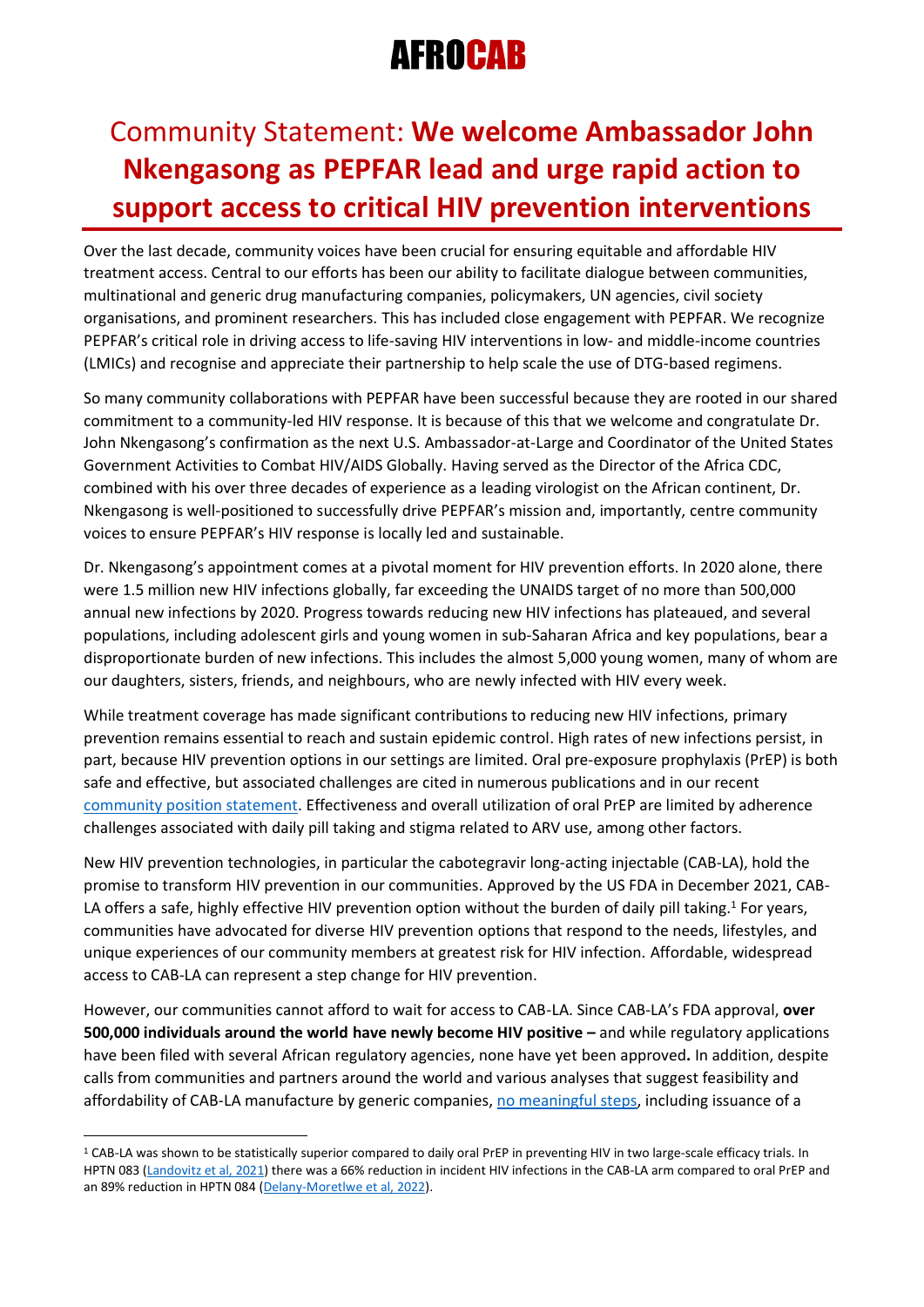# 130 H C

voluntary license by ViiV Healthcare, have been completed to ensure availability of low-cost generic product in LMICs. ViiV continues to avoid transparent discussions with the community, and, in a private virtual meeting, has stated that their initial not-for-profit price would be between [\\$240-270 per patient per year.](https://healthgap.org/press/long-acting-prep-is-a-necessity-not-a-luxury-viivs-greed-is-still-blocking-global-access-to-injection-that-could-transform-hiv-prevention-and-help-end-the-pandemic/) However, even using conservative assumptions, analysis demonstrates that CAB-LA can be produced for [less](https://www.longactinghiv.org/files/inline-files/DavidRipin-LEAP2022.mp4)  [than \\$25 per person per year.](https://www.longactinghiv.org/files/inline-files/DavidRipin-LEAP2022.mp4) Without immediate action, it will be years before this vital product reaches our communities at scale and at an affordable price point. Over 7,700 women, men, and transgender women participated in CAB-LA clinical trials. Access to CAB-LA for thousands of participants, as well as the millions more in need of highly effective, long-acting injectable PrEP is at stake.

Now more than ever, PEPFAR and Ambassador Nkengasong must undertake bold, decisive action and support our access to urgently needed HIV prevention products. PEPFAR has a crucial role to play in rapidly driving widescale access to affordable CAB-LA and we urge you to utilize all available tools at PEPFAR's disposal. We are committed to supporting you in these efforts and invite you to meet with us and other civil society organizations to discuss this pressing issue further.

PEPFAR's decades-long mission has been grounded in saving as many lives as possible, while empowering communities worldwide. Now, at the start of PEPFAR's next chapter, we call on Ambassador Nkengasong to re-commit to this principle and stand with us at this crucial turning point in the fight against HIV.

#### **A Call to Action We call on PEPFAR to initiate the following actions:**

- **Confront ViiV on the access barriers** they are creating for CAB-LA by not granting a voluntary license and **refuse to purchase CAB-LA from ViiV until the following conditions are met**: (1) a voluntary license is in place; (2) ViiV has committed to a rapid, efficient technology transfer; and (3) an affordable price point has been established (via transparent access for PEPFAR to ViiV's manufacturing process and COGS data).
- Support community demands for ViiV by **establishing and sharing PEPFAR's willingness-to-pay price point for CAB-LA**.
- **Engage and consult communities to set HIV prevention COP targets and co-develop PEPFAR's prevention activities and projects (including those for CAB-LA)**, ensuring prioritization of preferred delivery channels and demand generation strategies and reflecting an ambitious vision for PrEP delivery at scale.
- **Invest in large, resourced, and coordinated implementation studies** to begin immediately to answer critical questions about how CAB-LA performs outside the clinic setting and across populations.
- Commit to supporting **high-volume procurement of PrEP** and widescale access to critical prevention interventions to drive meaningful change in HIV prevention and send a market signal to encourage needed investment by generic suppliers and others.
- **Prioritize primary prevention interventions** by increasing funding, in line with the resource needs outlined in the [Global AIDS Strategy, 2021-2026.](https://www.unaids.org/sites/default/files/media_asset/global-AIDS-strategy-2021-2026_en.pdf)

#### **For further information please feel free to contact:**

info@afrocab.info or Jacqui Wambui at jcqwambui@gmail.com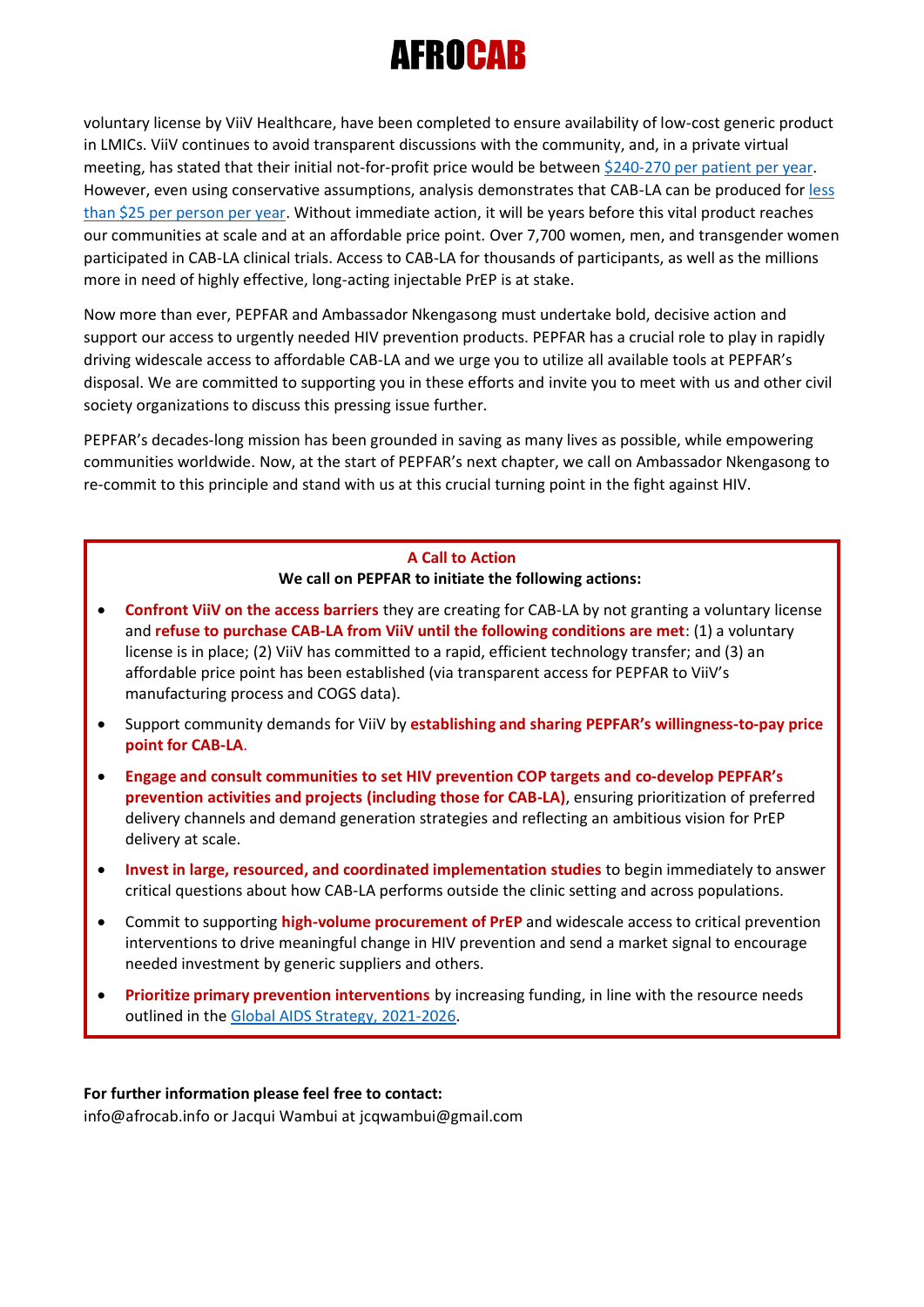# **AFROCAB**

#### Community Organization Endorsements

| <b>ABPF Benin</b>                                                                                | <b>ICW CA</b>                                                    |
|--------------------------------------------------------------------------------------------------|------------------------------------------------------------------|
| Activist Education and Development Centre                                                        | <b>ICW CI</b>                                                    |
| AGEP C                                                                                           | <b>ICW EA</b>                                                    |
| Afrique Arc-En-Ciel (AAEC)                                                                       | <b>ICW Togo</b>                                                  |
| AfroCAB Treatment Access Partnership                                                             | Long-Acting Technologies CAB (LAT CAB)                           |
| Aides                                                                                            | Lean On Me Foundation                                            |
| AIDS Vaccine Advocacy Coalition (AVAC)                                                           | Lesotho Network of People Living With HIV/AIDS                   |
| Association of Positive Youths Living with HIV In<br>Nigeria (APYIN)                             | Liberia Network of Persons Living with HIV<br>$(LIBNEP+)$        |
| <b>Association Des Femmes Actives Et Solidaires</b>                                              | <b>LVCT Health</b>                                               |
| (AFASO)                                                                                          | <b>MILOGO</b>                                                    |
| Association Espoir Pour Demain (AED)                                                             | National Network of Positive Women Ethiopians                    |
| Association Féminine Vision Positive (AFVIPO)<br>Association of Women Living with HIV In Senegal | National Network of Tanzania Women with HIV<br>And AIDS (NETWO+) |
| Association Pour Le Bien-Etre Familial/Naissances<br>Désirables DRC                              | Network Of African People Living with HIV West<br>Africa, NAP+WA |
| Association Sante Scolaire (SASCO)                                                               | Network Of People Living With HIV/AIDS In                        |
| Association Togolaise Pour Le Bien Etre Familial<br>(ATBEF)                                      | Nigeria (NEPWHAN)<br>NGO "АGEP'С"/Директор ОФ "АGEP'С"           |
| AYARHEP                                                                                          | Pan-African Treatment Access Movement                            |
| <b>Bokk Yakaar</b>                                                                               | Pangaea Zimbabwe                                                 |
| CBO 7 Days                                                                                       | PEPFAR DOD                                                       |
| Cbo Gà Vàng                                                                                      | Planned Parenthood Association of Ghana (PPAG)                   |
| Club Des 7 Jours                                                                                 | Positive Malaysian Treatment Access & Advocacy                   |
| Coalition Of Women Living with HIV In Malawi                                                     | Group (MTAAG+)                                                   |
| (COWLHA)                                                                                         | Positive Response for Treatment Access,                          |
| <b>Coalition PLUS</b>                                                                            | Adherence, and Support Foundation                                |
| Community Of Women Living with HIV Lesotho                                                       | PrEP4All                                                         |
| Concern Citizen of Shuni Progressive Union                                                       | REBAP+                                                           |
| CONERELA+                                                                                        | RECAP+                                                           |
| <b>COLTMR CI</b>                                                                                 | Rede Moçambicana De Pessoas Vivendo Com HIV<br>(MONET+)          |
| <b>DACASA</b>                                                                                    | Take Care of Human Being (TAHBE)                                 |
| <b>DARE Organization Tanzania</b>                                                                | The European AIDS Treatment Group                                |
| Discordant Couple's Welfare Group                                                                | Tororo Forum for People Living with HIV Network                  |
| <b>Emthonjeni Counseling and Training</b>                                                        | <b>Treatment Action Group</b>                                    |
| Global Coalition of Women Against AIDS In<br>Uganda (GCOWAU)                                     | Uganda Network on Ethics, Law & HIV/AIDS<br>(UGANET)             |
| GNP+                                                                                             | UK Community Advisory Board                                      |
| Good Health Community Programmes                                                                 | <b>UMATI</b>                                                     |
| <b>Health GAP</b>                                                                                | Venus Social Enterprise                                          |
| <b>ICHANGE</b>                                                                                   |                                                                  |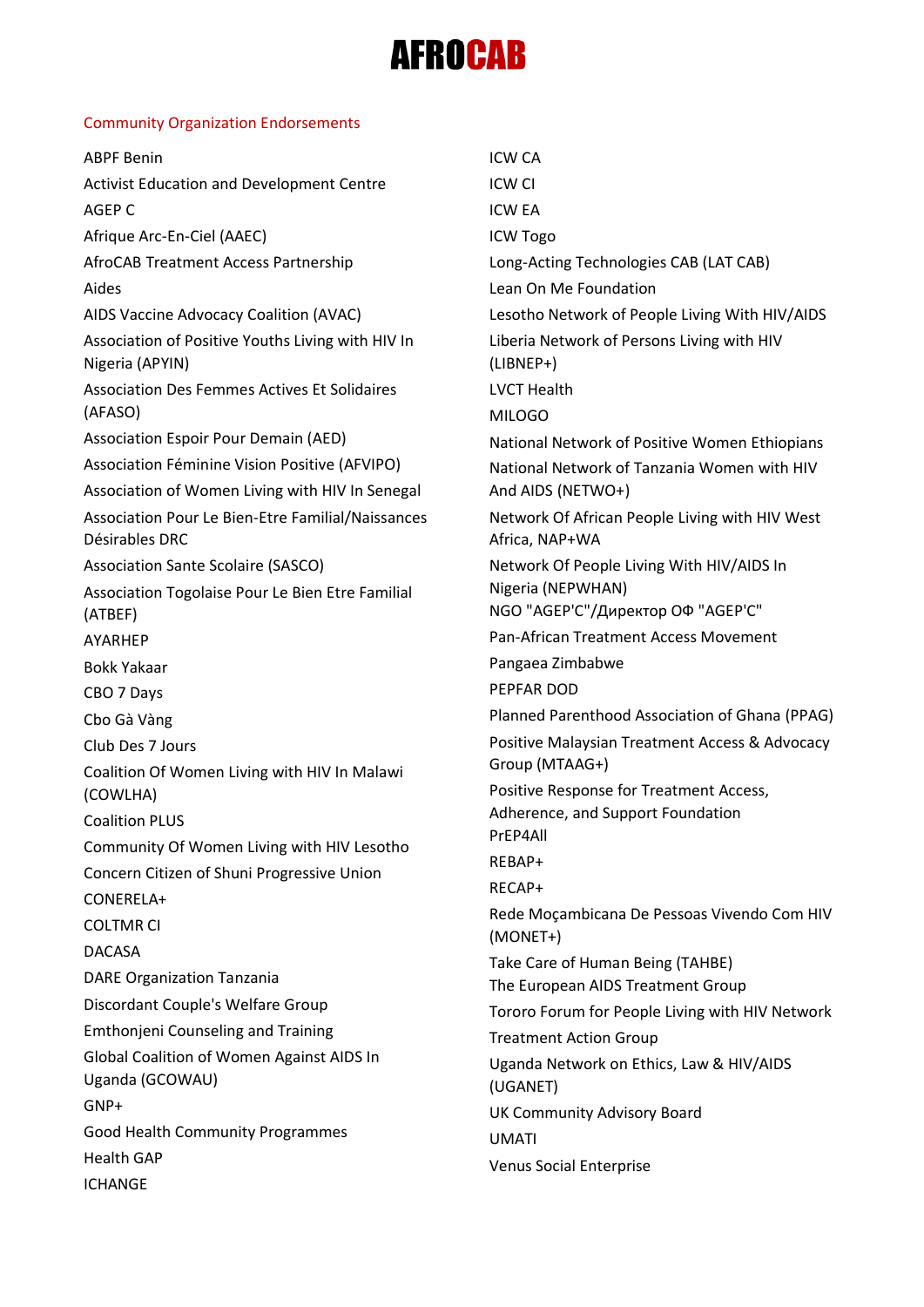### *SFROCAB*

Vietnam Network of Young Key Affected Populations Women Fighting AIDS In Kenya (WOFAK) Y+ Kenya Youth Arise Against HIV/TB In Kisumu

#### Individual Signatories

Abena Amoah (Ghana) Adaga Dinah Doosen (Nigeria) Agbomadji Selom (Togo) Airton Valdano Baessa Dupret Miranda (Guinea-Bissau) Angom Mercy Joy (Uganda) Anita Hettema (Eswatini) Anton Pozniak (United Kingdom) Astou Diop (Senegal) Bahati Thomas Haule (Tanzania) Bassey Blessing (Nigeria) Beatrice Wamuyu Kabugi (Kenya) Besthy Bombum (Nigeria) Caroline Mubaira (Zimbabwe) Cesar Mombunza (DR Congo) Cheikh Ba (Senegal) Cheuka Regine (Cameroon) Chifuniro Misomali (Malawi) Christine Kafando (Burkina Faso) Cindy Amaiza (Kenya) Delphine Ngwenyi (Cameroon) Delphine Willy (Cameroon) Dickson Mwaniki Njogu (Kenya) Đỗ Gia Trường Đức (Vietnam) Đỗ Văn Tuấn (Vietnam) Dr. Mbuyi Kayombo Placide (DR Congo) Dr. Lilian Benjamin Mwakyosi (Tanzania) Duong Tu Anh (Tran Quoc Viet) (Vietnam) Edith Otalike (Nigeria) Edward Low (Malaysia) Elizabeth Bernice Odaba (Kenya) Elizabeth Oloo (Kenya) Fifa Rahman (United Kingdom) Fredalene Booysen (South Africa) Gabriel Chioma (Nigeria) Ganhoue Israël (Côte d'Ivoire)

Gbanen Barididum (Nigeria) Hiwot Tadesse (Ethiopia) Hussein Aliyu Mohammed (Nigeria) Ibrahima Ba (Senegal) Ifewulu Chidiebube (Nigeria) Imelda Mahaka (Zimbabwe) Immidex Akinyi (Kenya) Iriebi Gboh (Côte d'Ivoire) Isaac Rabari (Kenya) Jacque Wambui (Kenya) Janet Tatenda Bhila (Zimbabwe) James Lule (Uganda) Jeremy Kwan (Malaysia) Joshua Oliyo (Kenya) Joyce Ouma (Kenya) Júlio Ramos Mujojo (Mozambique) Kakmeni Wembou Raphaël (Cameroon) Kenly Sikwese (Zambia) Kibwe Katchelewa Delphin (DR Congo) Kristine Yakhama (Kenya) Kumsa Gudeta Aleba (Ethiopia) Landom Henry Shey (Cameroon) Le Duc Anh (Vietnam) Luckyboy Edison Mkhondwane (South Africa) Mammenyane (Lesotho) Mamoletsi Moletsi (Lesotho) Memory Sachikonye (United Kingdom) Miracle Monday Sagu (Nigeria) Mirembe Jovia Birungi (Uganda) Mogodé Judith (Chad) Mounton Pauline (Cameroon) Mpendwa Abinery (Tanzania) Munene Adrienne (Burundi) Nadia Adingra (Cote d'Ivoire) Namakula Proscovia (Uganda) Nchotu Benedict Anye (Cameroon)